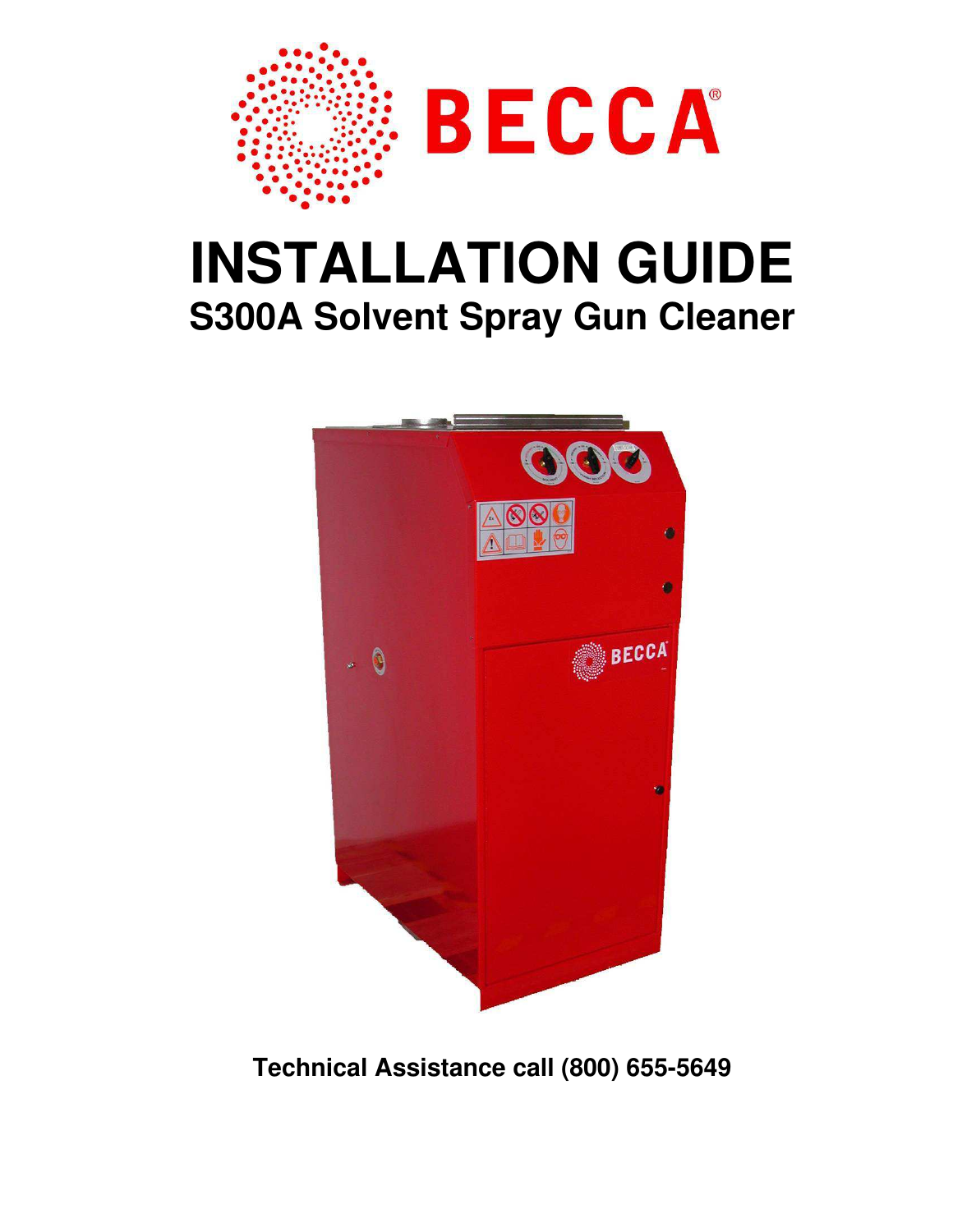## **TABLE OF CONTENTS**

### **Section 1**

### **Section 2**

## **Section 3**

| How to connect a Spray Gun Cleaner to a Solvent Recycler |  |
|----------------------------------------------------------|--|
|----------------------------------------------------------|--|

### **Section 4**

## **Final Section**

| $12 - 13$ |
|-----------|
|           |

PAGE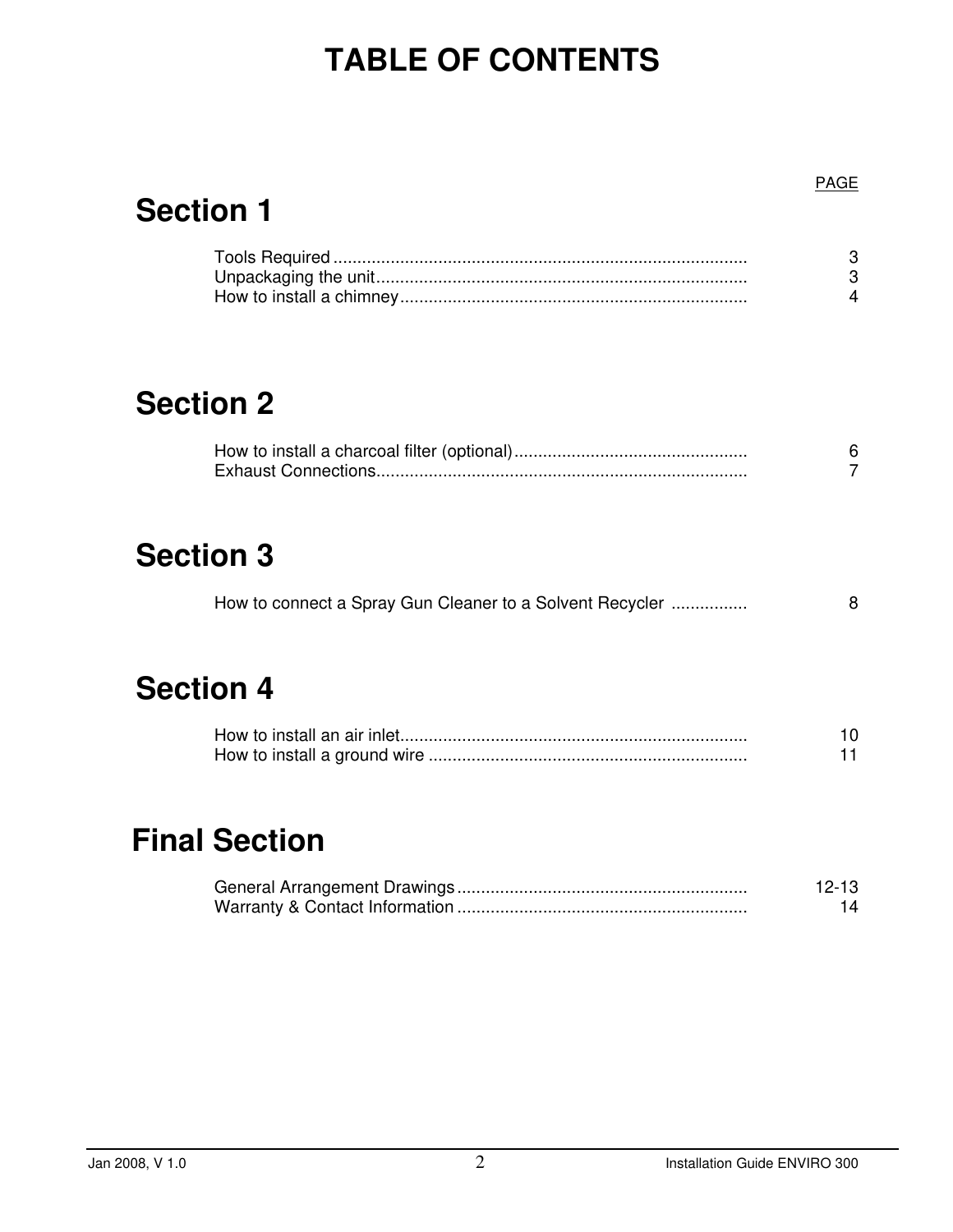### **SECTION 1**

#### **TOOLS REQUIRED**

Phillips Screw Driver for all Screws on the unit & pallet Flat Screw Driver or Snips for removal of Staples Teflon Tape Adjustable Wrench

#### **UNPACKAGING THE UNIT**

**Step 1:** Carefully inspect the shipping carton for any signs of transport damage.

**Step 2**: Begin by removing the staples attaching the box to the skid.

Carefully remove your Spray Gun Cleaner from the shipping carton.

Remove the four screws from the bottom of the Spray Gun Cleaner connected to the palette.

Remove the unit from the palette and place it in the general area for installation.

You are ready to begin with the installation of the Spray Gun Cleaner.

**Step 3**: Locate the box of parts in the cabinet and inspect to make sure all the parts are included.

If any parts are missing, contact the supplier you purchased the equipment from.





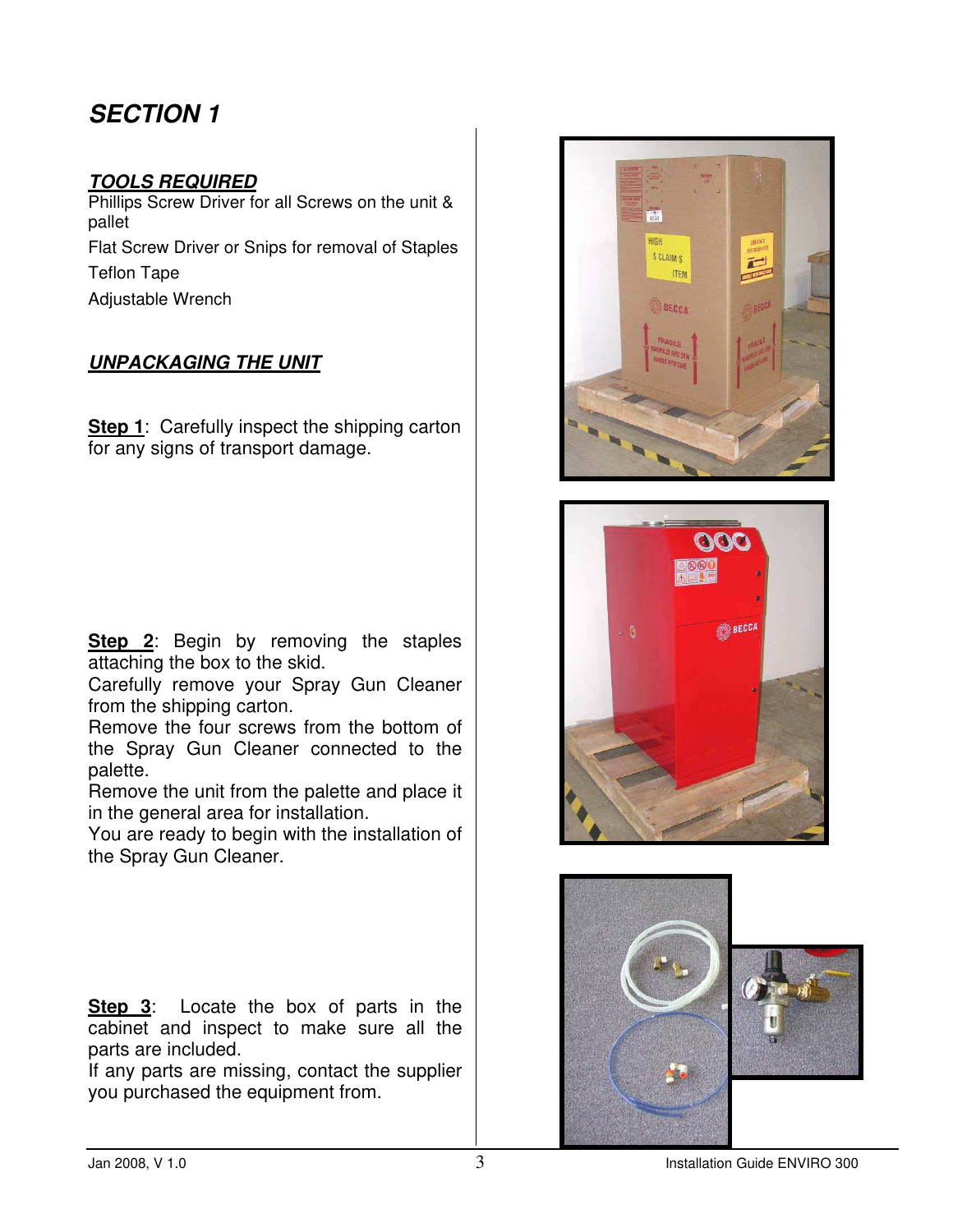#### **HOW TO INSTALL THE CHIMNEY 825021 (Optional)**

**Step 1**: You will require the following parts to install the fume extractor.

- ( 1 ) Fume extractor cylinder kit
- ( 1 ) 30" Blue polyurethane tube
- $(1)$  90°Push-in fitting
- ( 1 ) Straight Push-in fitting

**Step 2:** Unscrew the thumbscrew from the bottom of the fume extractor cylinder kit.

**Step 3**: Open the cover of the Spray Gun Cleaner to pass the thumbscrew under the top of the unit.



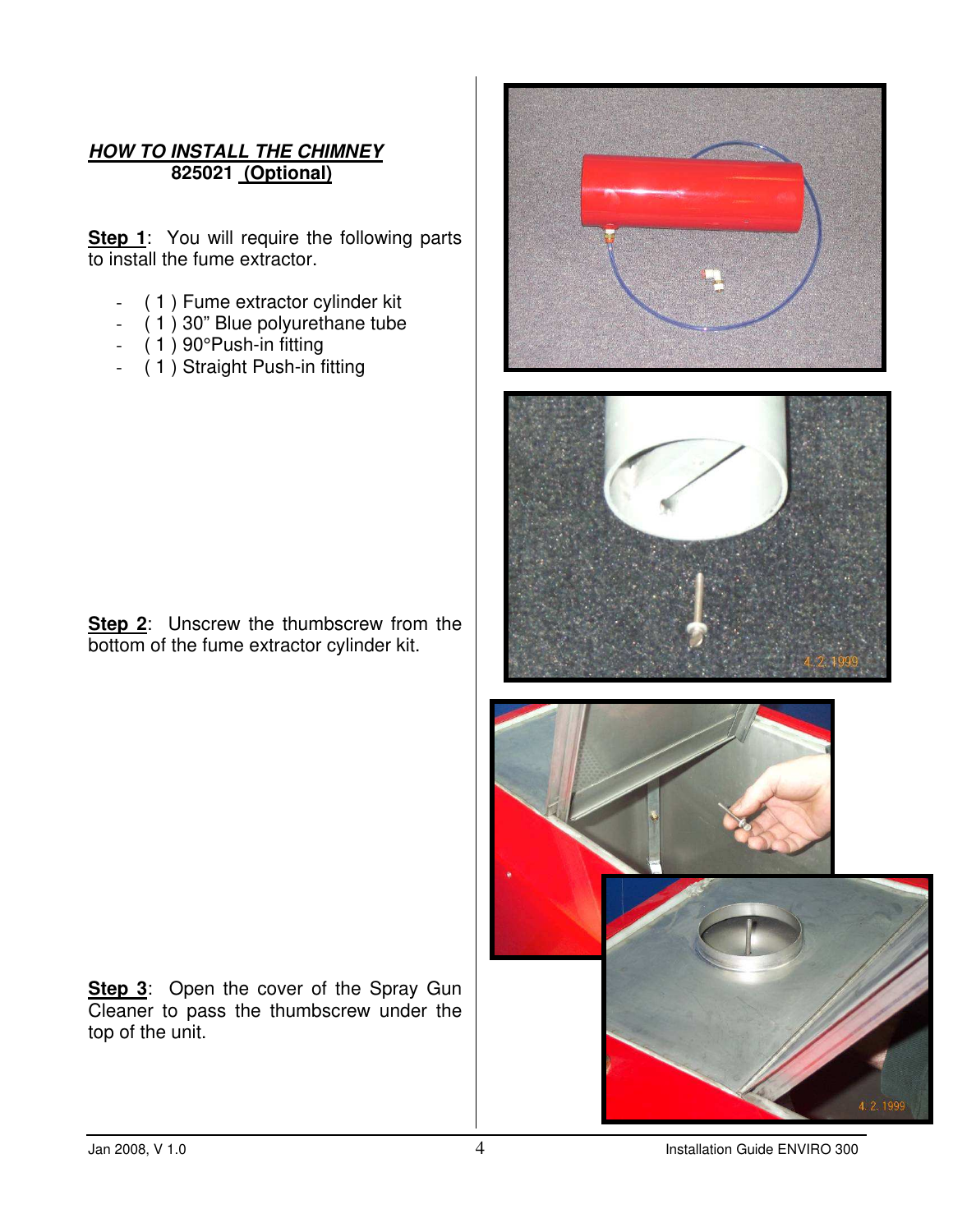**Step 4**: Take the fume extractor cylinder kit and place it on the top of the unit.

Screw the thumbscrew to the cylinder.

Make sure the cylinder is properly placed and that it does not move.

**Step 5**: Remove the orange plastic cap from the brass bulkhead on the back of the unit. Properly install the push-in 90° fitting.

**Step 6**: Install the blue polyurethane tube into both push-in fittings.

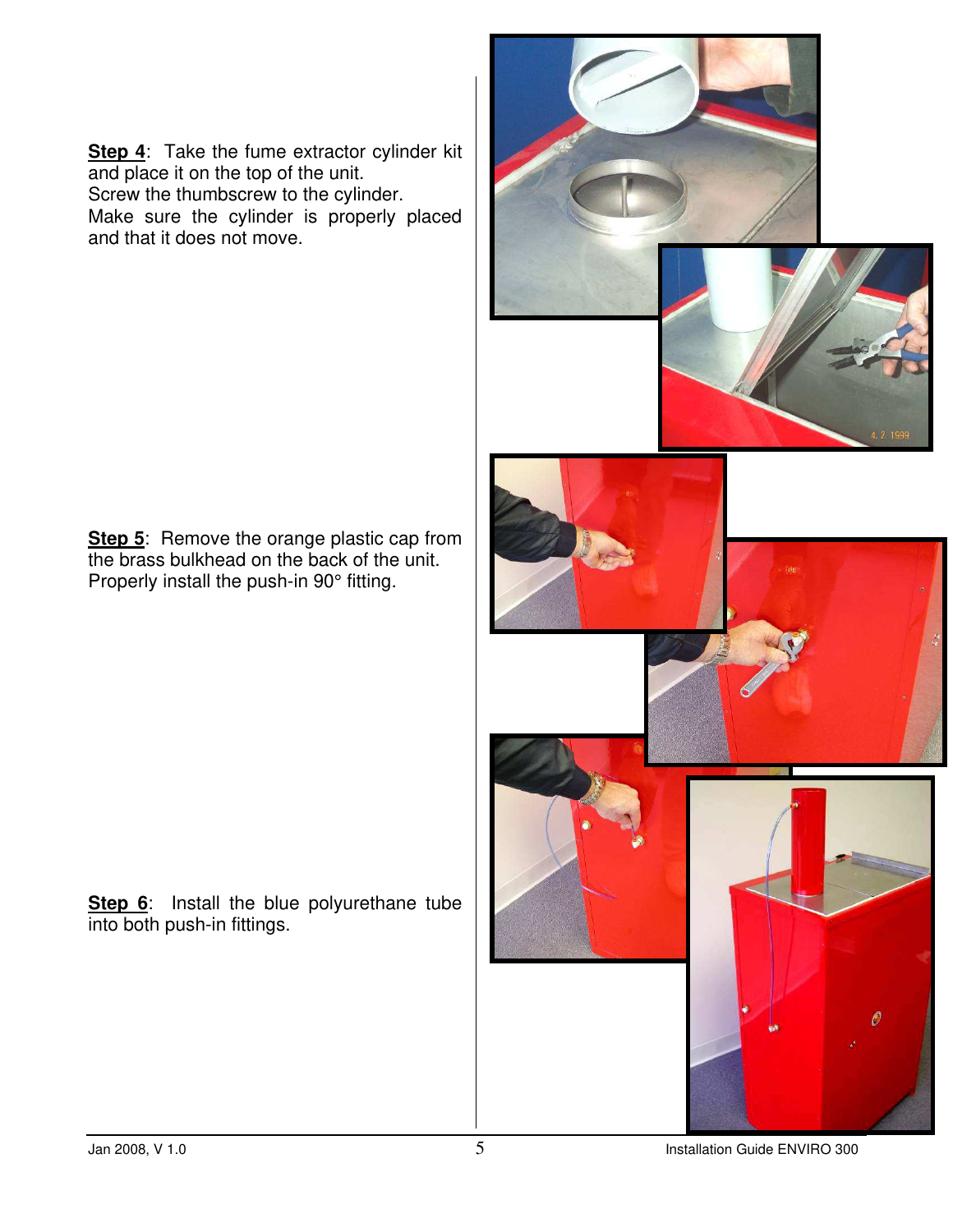### **SECTION 2**

#### **HOW TO INSTALL A CARBON ABSORBTION FILTER - (OPTIONAL)**

If you do not have a ventilation system, you have the option of installing a charcoal filter as shown on the picture (see picture on the right).

The charcoal filter eliminates fumes and odors extracted from the Spray Gun Cleaner.

Place the charcoal filter on the fume extractor cylinder and insert the four screws in the appropriate holes.

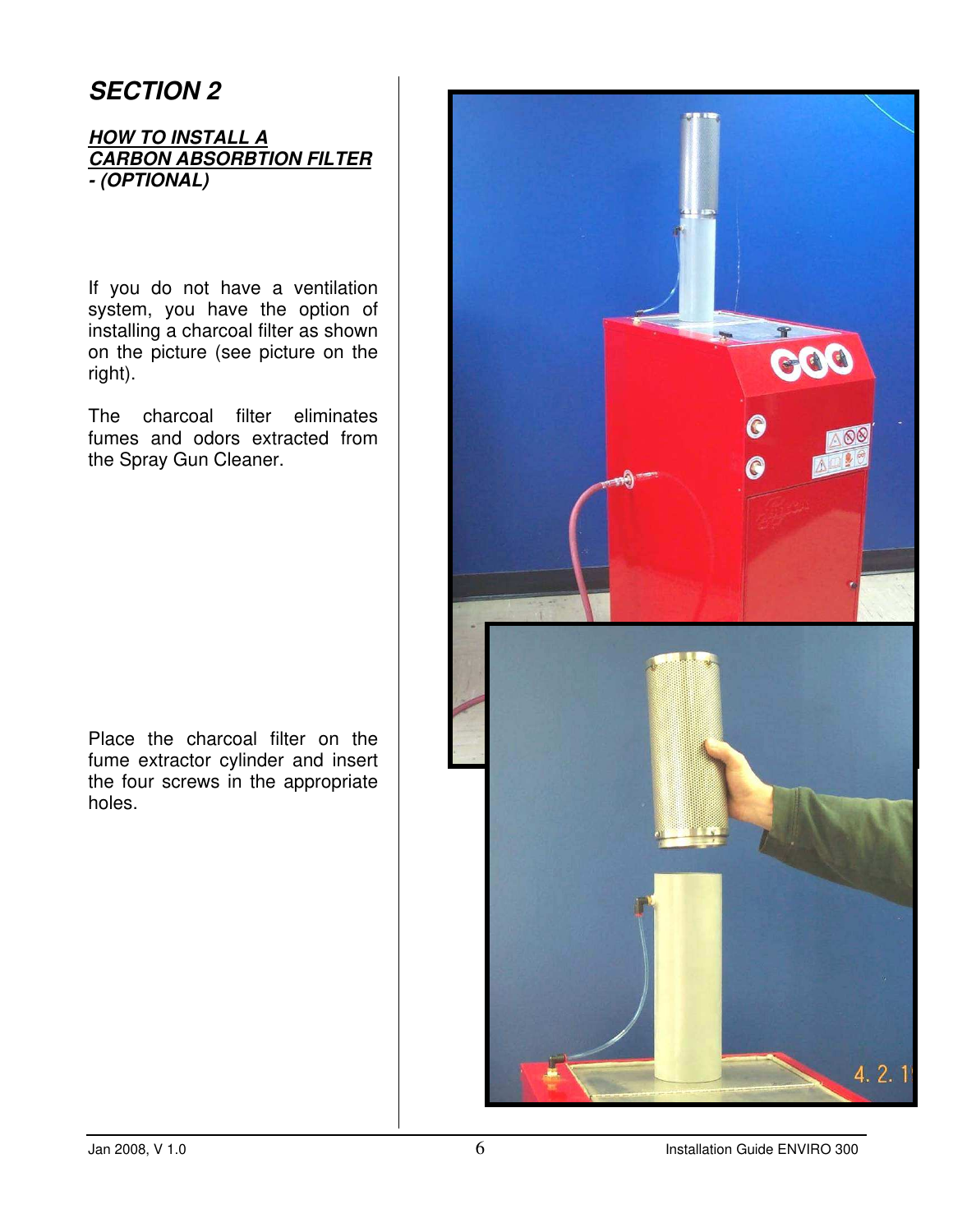#### **Vent Connection Choices**

#### **#1 Vent not Connected**

- The vent does not require connection when located in a well ventilated area.

#### **#2 Vent Connected Straight to Roof**

**-** BECCA recommends this as a Best Practice for the NEXT 30. This method reduces vapor losses due to constant running Mix Room exhaust systems. The drawback with this installation method, it is more expensive due to the addition of a roof penetration, duct, and labor.

Note: (Review "General Arrangement" Drawing for positioning and connection requirements – Back Section of this Manual)

#### **#3 Vent Connected to Paint Mix Room Exhaust – Not Recommended**

This type of installation minimizes cost and allows for a continuous draw of air from the Paint Mix Room Exhaust that runs 24 hours a day (removing vapor at all times, which can cause accelerated loss of solvent)

The Exhaust can be tied into the suction side of the Paint Mix Room Blower or connection to the pressure side of the exhaust system (a gravity damper will be needed at the connection point. This will prevent any blow back into the Paint Gun Cleaner.)

Note: (Review "General Arrangement" Drawing for positioning and connection requirements – Back Section of this Manual)



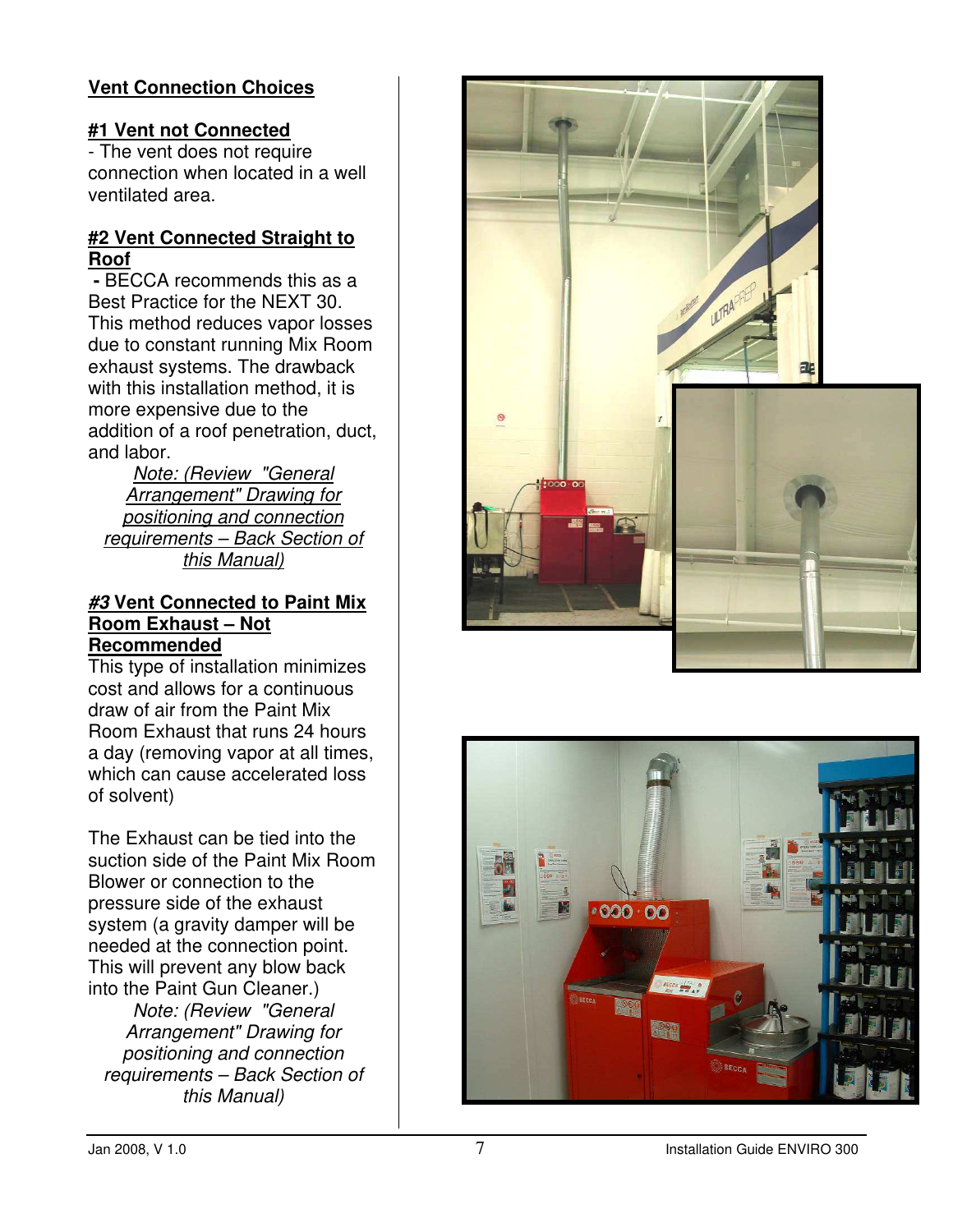#### **HOW TO INSTALL AN AIR INLET**

**Step 1**: Remove the orange plastic cap from the air inlet bulkhead at the left side of the Spray Gun Cleaner.



**Step 2:** Install the Filter/Regulator into the inlet port. Follow the instructions included in the Parts Kit.



**Step 3:** Connect your hose air system to your air fitting installed into the Shutoff Valve.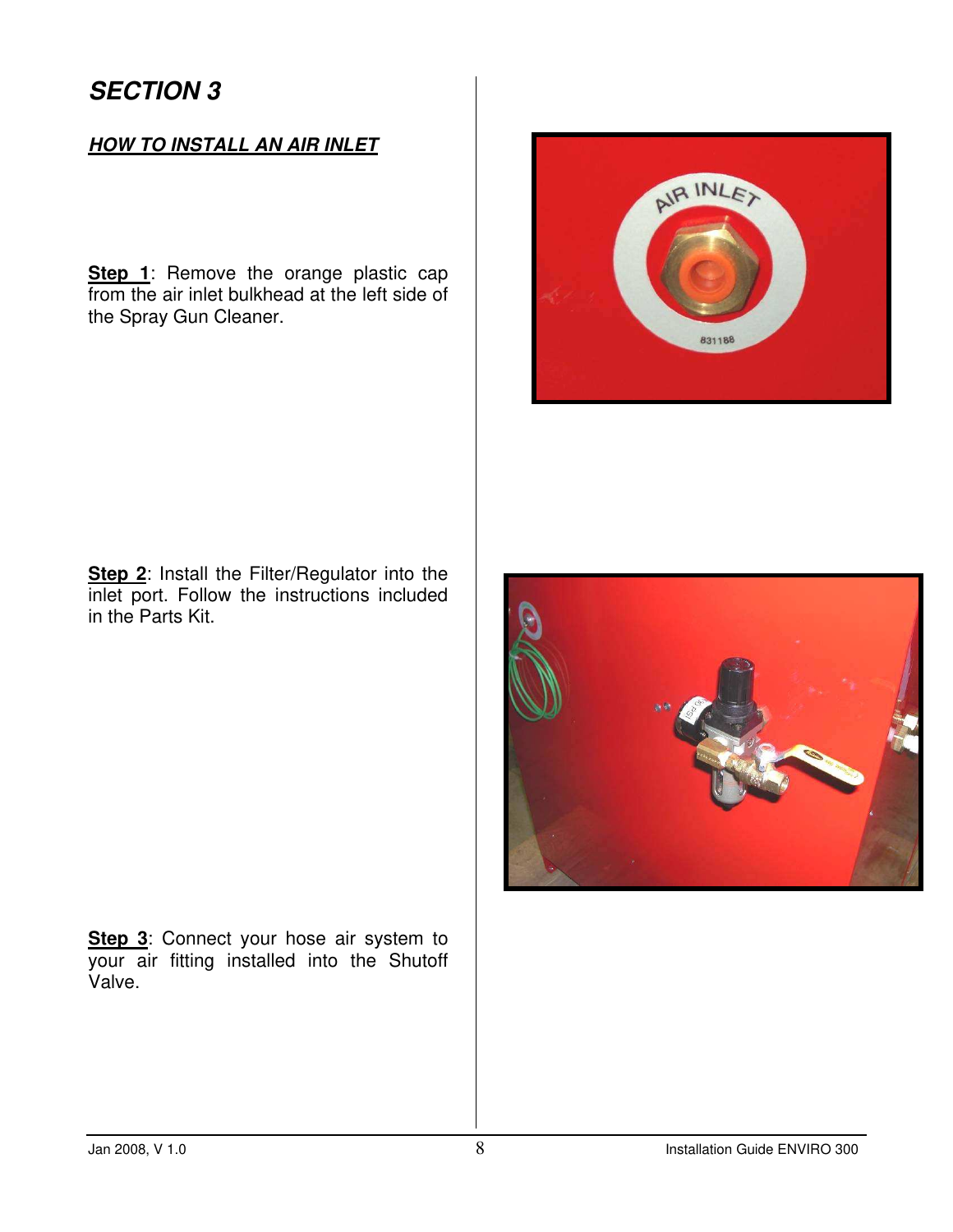#### **HOW TO INSTALL A GROUND WIRE**

**Step 1**: Locate the ground wire on the right side of the Spray Gun Cleaner and cut the tie-rap.



**Step 2**: The Spray Gun Cleaner must be grounded to your ground system.

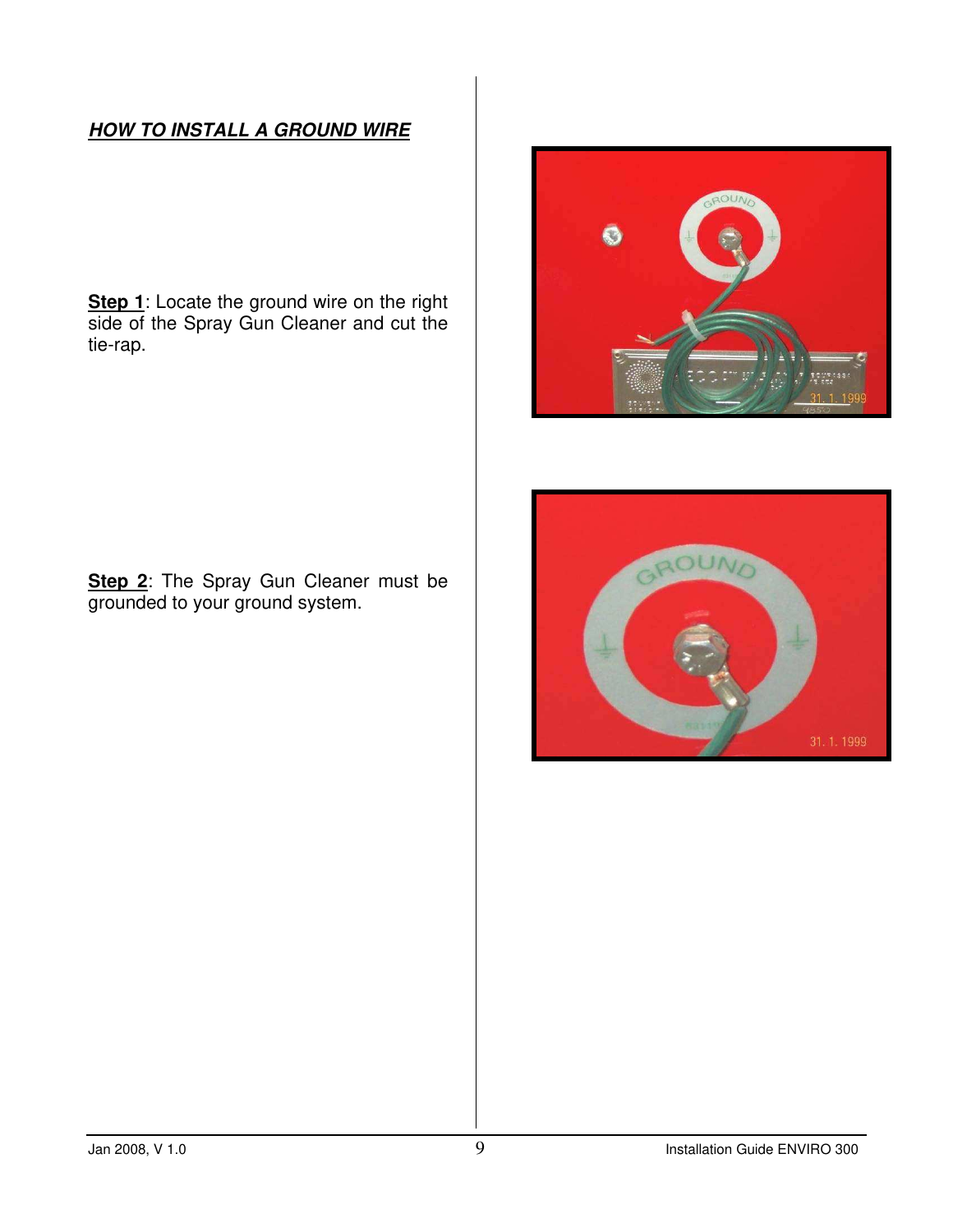### **SECTION 4**

**START-UP – Once the unit is connected to Compressed Air and the Regulator is set at 85 PSI, the unit is ready for use. Refer to the Operator's Guide to review all controls**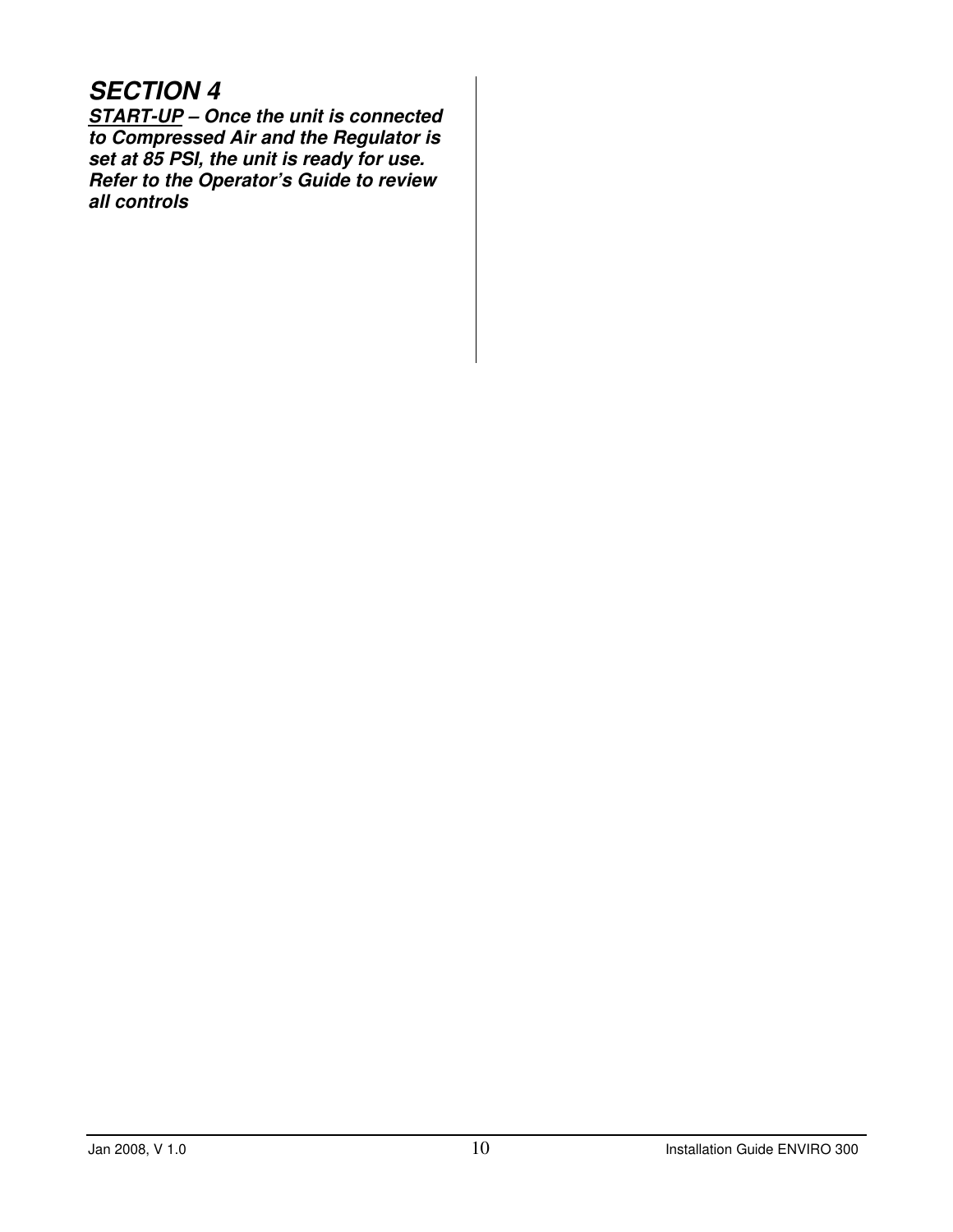# **General Arrangement Drawing**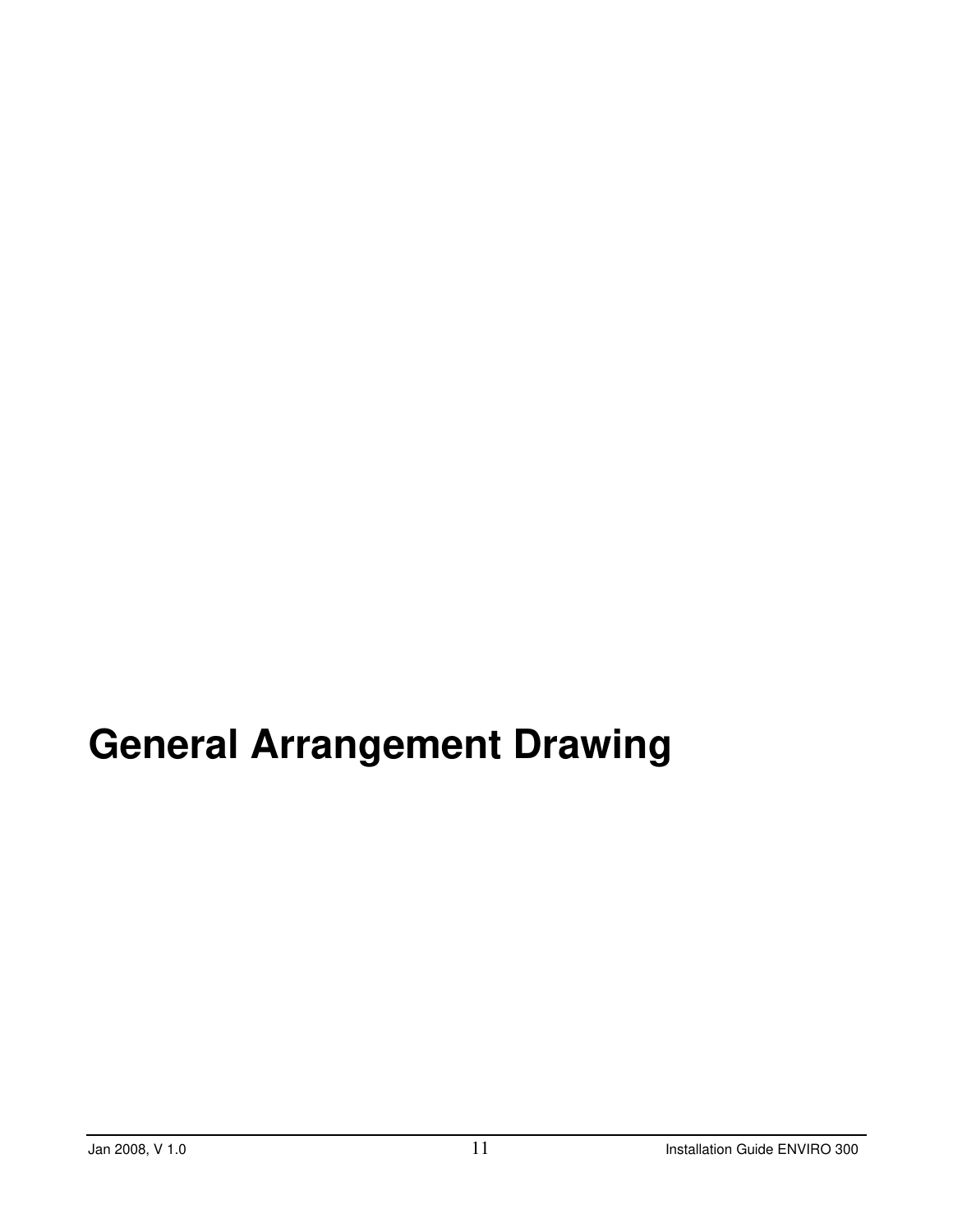# **General Arrangement Drawing**